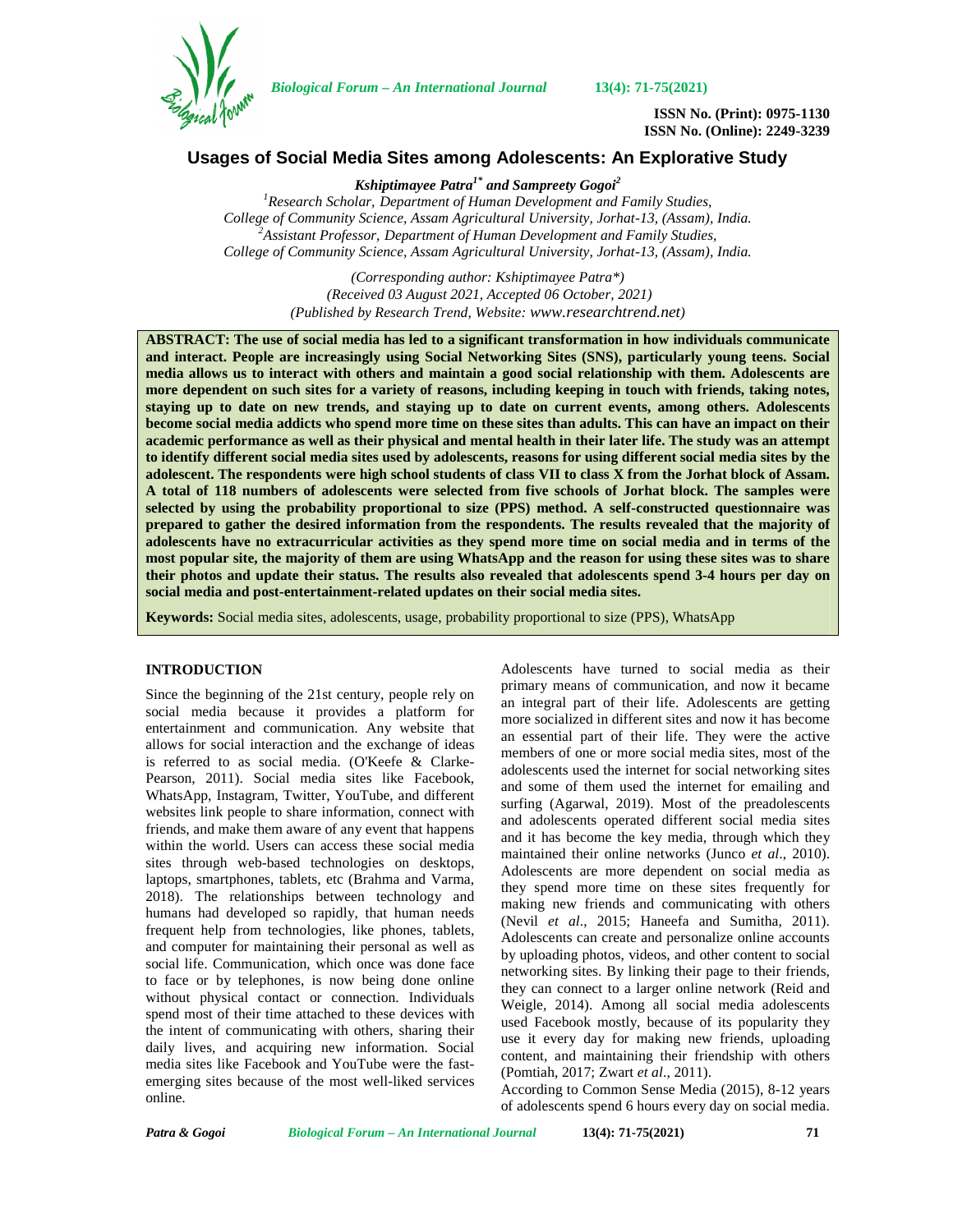For many adolescents, social media helps them to reinforce their skills by sharing their knowledge regarding any topics. Adolescents can join social media platforms to express themselves and share their work (O'Keeffe and Clarke-Pearson, 2011). Adolescents can share their creative skills and other things as per their interests and the feedback they received from their posts can improve in sharpening their creative ability (Moreno, 2012; Valkenburg and Peter, 2011). Social media has provided effective educational opportunities. Adolescents used social media not only for entertainment and communication; they also used it to share assignments, discuss academic work and other topics among other friends (Yunus and Salehi, 2012). Through Social media, they can boost their studies by using new online tools. As they are getting more benefit from these social media so they believed social media to be a lifestyle instead of a trend. It also has the potential to improve their skills Waddington, (2011). The present study was undertaken to identify different social media sites used by adolescents, to find out the reasons for using different social media sites by the adolescent.

### **MATERIALS AND METHODS**

An explorative research design was used to accomplish the objectives of the study. The study was conducted in the Jorhat Block, Jorhat district of Assam state, India. The data collection was initiated in the month of January – March 2020. For conducting the study, a multi-stage sampling design was adopted. Out of all schools in Jorhat Block, a total of five schools comprising of both Assamese and English medium schools were selected randomly. A total sample of 118 adolescents was selected by the method of probability proportional to size (PPS) from the selected schools of classes VII to X. After the selection of samples, the researcher took permission from the principal of the respective schools and briefed them about the

objectives of the study and importance of their sincere responses before distribution of the questionnaire. A questionnaire was used. The questionnaire consisted of background information i.e related to their hobbies, extracurricular activities, types of family, and numbers of siblings. The other part of the questionnaire includes the uses of social media sites and the reasons for using those sites. After the collection of data, frequency and percentage were computed and the results were interpreted.

#### **RESULTS AND DISCUSSION**

The data were examined to identify different social media sites used by adolescents and to find out the reasons for using different social media sites by adolescent. The response received has been presented in the form of a table.

Table 1 shows the hobbies of the adolescents and the table revealed that the majority of 25.4 percent of respondents' hobby was watching television. It may be because Television is very common in every family; most adolescents were watching television for their entertainment. Kirik and Murngo, (2018) supported that most of the adolescent's hobby was watching television because from this they get pleasure and various information through news and entertainment.

The results showed that the majority of 60.2 percent of respondents' have no extracurricular activities. It may be, due to the busy classroom schedule, most of the students cannot manage both academic and extracurricular activities at a time. Guardians and teachers do not allow students to participate in extracurricular activities, because the student may become too much involved with these extracurricular activities and lose their focus on studies. They also feel that students may not be left with enough time for homework if they attend excessive training classes or gatherings (Table 2).

| <b>Hobbies</b>                | Total number of respondents $(n=118)$ |                    |  |
|-------------------------------|---------------------------------------|--------------------|--|
|                               | Frequency                             | Percentage $(\% )$ |  |
| Dancing                       |                                       | 18.7               |  |
| Art and craft                 | 10                                    | 8.4                |  |
| Listening songs               |                                       | 10.2               |  |
| Doing social media activities |                                       | 15.7               |  |
| Watching television           | 30                                    | 25.4               |  |
| Playing (cricket/football)    |                                       | 22.8               |  |

**Table 1: Hobbies of the Adolescents.**

| Involved in any extracurricular | Total number of respondents $(n=118)$ |                    |
|---------------------------------|---------------------------------------|--------------------|
| <b>Activities</b>               | Frequency                             | Percentage $(\% )$ |
| No                              |                                       | 60.2               |
| Dancing                         |                                       | 28.8               |
| Swimming                        |                                       | _                  |
| Sports                          |                                       |                    |

**Table 2: Extracurricular activities of Adolescents.**

# **Table 3: Types of family.**

|                       | Total number of respondents $(n=118)$ |                    |  |
|-----------------------|---------------------------------------|--------------------|--|
| <b>Type of family</b> | Frequency                             | Percentage $(\% )$ |  |
| Nuclear family        | 80                                    | 67.′               |  |
| Joint family          | 30                                    | 25.5               |  |
| Extended family       |                                       |                    |  |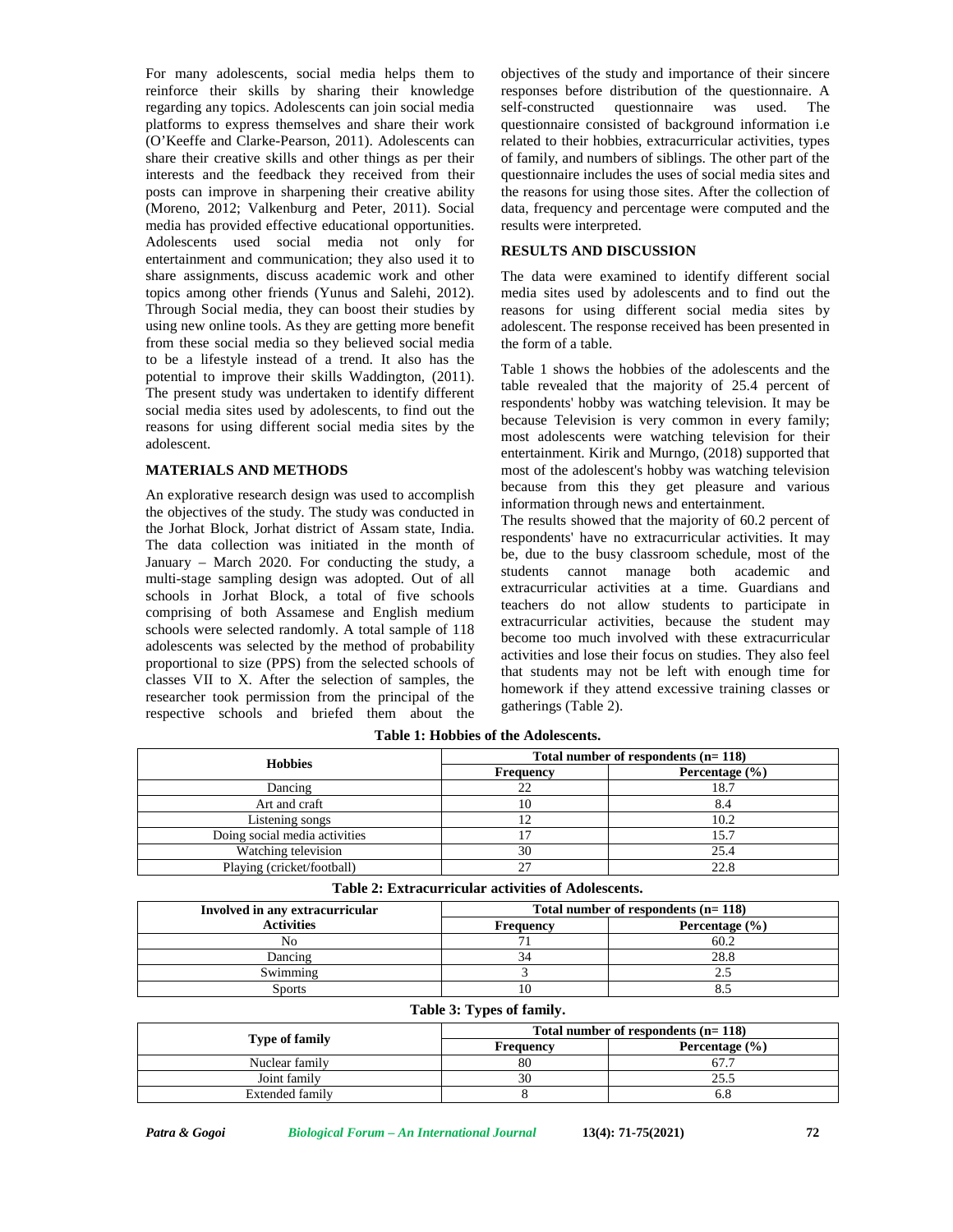The findings indicated that the majority of 67.7 percent were living in nuclear families. It is because most of them were in the urban area and those who are living in a rural area or in joint families they were shifted to the urban area, with their children for better education, health facilities, and exposure. It was also observed that due to modernization the traditional joint family practices changed to the nuclear family (Table 3).

The findings revealed that the majority of adolescents used whatsApp among all social media sites (Table 4). It may be the fact that most of the parents have WhatsApp on their phones so it is easy for their children to communicate with their friends and through WhatsApp, they can create groups and connects with one or many people at the same time in the group. The finding can be supported by Suryawanshi and Suryawanshi, (2015) revealed that social media had changed the adolescent's connection with their family

and friends. The majority of adolescents used WhatsApp because it is a more convenient and userfriendly app as it helps to maintain their academic work like assignments, homework, and maintain their social life too.

Adolescents spend 3-4 hours per day on social media sites (Table 5). Because adolescents are more curious to know about the sites they used and to explore new things from these sites. They are more interested in chatting with their friends and making new friends on social media, so they spend more time on these sites. The findings can be supported by the study done by Anderson and Jiang, (2018) that adolescents spend more time on their social media sites, as using social media strengthens their friendships with family and friends. It provides them a valuable source of creative self-expression and makes them feel less lonely and more connected.

| Social media sites used | Frequency   | Percentage $(\% )$ |
|-------------------------|-------------|--------------------|
| Whatsapp                | 46          | 39.0               |
| Facebook                | $\bigcap$   | 21.1               |
| <b>TikTok</b>           |             | 6.8                |
| Instagram               |             |                    |
| Snap chat               |             |                    |
| Any other               | $\sim$<br>∠ |                    |
| All                     |             |                    |

#### **Table 4: Social media sites used by adolescents.**

| <b>Time spent</b> | Frequency | Percentage $(\% )$ |
|-------------------|-----------|--------------------|
| 1-2 hour per day  |           |                    |
| 2-3 hours per day |           | 20.3               |
| 3-4 hours per day | 80        |                    |
| 4 hours and above |           |                    |

Adolescents posted entertainment stories on social media sites (Table 6). It may be because their interest is more in entertainment stories, so they want to share these posts through some videos to get more likes and comments on the shared post. Another fact is that they want to spread some important messages among people and friends regarding any concerned matter which can be helpful for others. It was found that the adolescents update their social media accounts very often (Table 7).

Because whenever the adolescents get the chance, they update something new because they want to share their lives through photos, videos, and status. As for them, it's a way to maintain their relationship and popularity with their friends. By sharing their updates they also get more comments and likes on their social media account which makes them feel accomplished among their friends.

#### **Table 6: Stories posted in social media.**

| Stories posted in social media | Frequency | Percentage $(\% )$ |
|--------------------------------|-----------|--------------------|
| Entertainment                  |           | 56.8               |
| Sports                         |           |                    |
| Educational                    |           |                    |
| Personal stories               |           |                    |

| Update social media account | <b>Frequency</b> | Percentage |
|-----------------------------|------------------|------------|
| Very often                  |                  | 56.8       |
| Often                       |                  |            |
| Sometimes                   |                  | 0.2        |
| Rarely                      | . C D            |            |
| Never                       | .                |            |

#### **Table 7: Update of social media accounts.**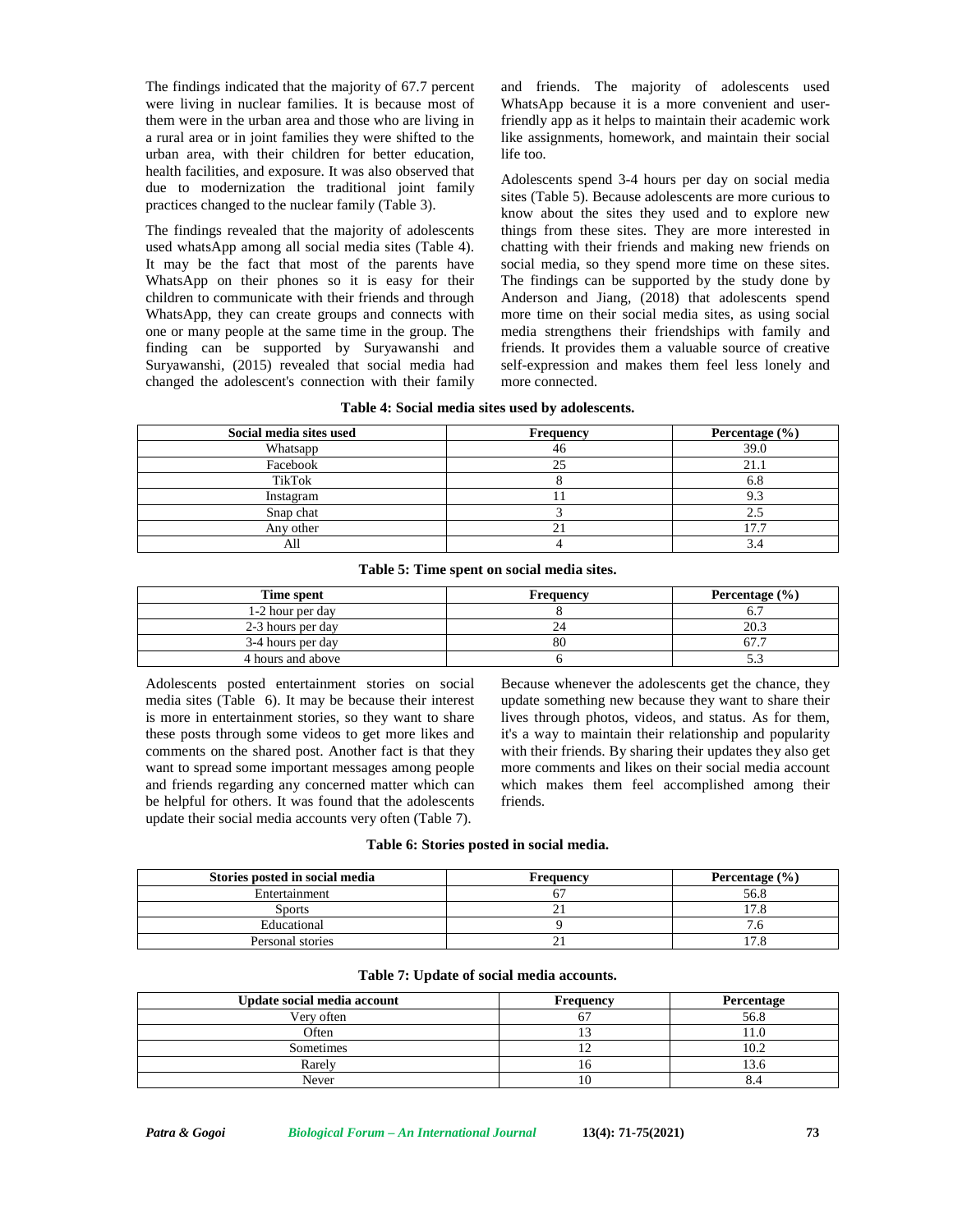Adolescents used their social media account for multiplayer games (Table 8). As the adolescents are more engaged in social media therefore they are getting the opportunity to engage themselves in online games than ever. Most adolescents used their accounts for multiplayer games because at the same time they can play and chat with others.

It showed that the majority of (20.3%) adolescents used WhatsApp for sharing photos (Table 9). It may be because WhatsApp is more secured in terms of sharing photos as compared to other social media sites. Adolescents used WhatsApp for sharing their pictures and videos because of its good privacy policy and status security.

Adolescents did not accept any stranger's friend request (Table 10). This may be because adolescents are aware that social media is not a safe platform to accept the friend request of a stranger. They are conscious in terms of choosing and making friends, although they use

social media for making friends and get connected with peoples, at the same time they are aware of the harmful effect of social media. They do not accept everybody who tries to be friends on social media. Lenhart and Madden, (2007) found that nearly 65% of adolescents ignored or deleted stranger's requests on their social media while 21% of adolescents accept stranger's friends requests so that they could find out more about the persons.

It was found that 60.2 percent of adolescents cannot live without using social media (Table 11). It may be because of the fear that many adolescents have different accounts on social media, if they don't use social media they will miss out on a huge event, or something that they deem as important. Most of the time they discussed the post or videos they have viewed and shared on their social media, and if someone was not on social media at that time, they feel left out of the conversation or disconnected from their friend groups.

| Use of social media account for playing | Total number of respondents $(n=118)$ |                    |
|-----------------------------------------|---------------------------------------|--------------------|
| multiplayer games                       | Frequency                             | Percentage $(\% )$ |
| Yes                                     |                                       |                    |
| No                                      |                                       |                    |

| <b>Sites</b>                  | <b>Reason</b>                         | <b>Frequency</b> | Percentage $(\% )$ |
|-------------------------------|---------------------------------------|------------------|--------------------|
|                               | Make new friends                      | 12               | 10.1               |
| Facebook                      | Keep in touch with family             | 8                | 6.7                |
|                               | Share photos                          | 3                | 2.5                |
|                               | Keep in touch with family and friends | 10               | 8.4                |
|                               | Share photos                          | 24               | 20.3               |
| Whatsapp                      | Assist in learning                    | 10               | 8.4                |
|                               | Time pass                             | 6                | 5.0                |
| <b>Instagram</b>              | Share photos                          | 11               | 9.3                |
| <b>TikTok</b>                 | Sharing music videos                  | 10               | 8.4                |
| Snap chat                     | Make new friends                      | 4                | 3.3                |
|                               | Time pass                             |                  | 4.2                |
| YouTube                       | Assist in learning                    | 6                | 5.0                |
| Likee and<br><b>Musically</b> | Sharing music videos                  | 10               | 8.4                |

**Table 9: Reasons for using different social media sites by adolescent.**

**Table 10: Accepts strangers friend request on social media.**

|                                                  | Total number of respondents $(n=118)$ |                    |  |
|--------------------------------------------------|---------------------------------------|--------------------|--|
| Accepts strangers friend request on social media | Frequencv                             | Percentage $(\% )$ |  |
| r es                                             |                                       |                    |  |
| Nο                                               |                                       |                    |  |

**Table 11: Can live without using social media.**

| Can live without using social media | Total number of respondents (n=118) |                    |
|-------------------------------------|-------------------------------------|--------------------|
|                                     | Frequencv                           | Percentage $(\% )$ |
| Y es                                |                                     | 39.8               |
|                                     |                                     | 60.2               |

# **CONCLUSION**

Social media has become an inevitable part of adolescent's life. Among all social media sites mentioned by adolescents, Whatsapp is more popular than any other site. The reason is to share their images with their friends or upload them to their accounts.

Adolescents spend most of their time on social media platforms, which may have adverse effects on their health and education. To combat this, we can limit their time spent on social media platforms and educate them on its negative consequences.